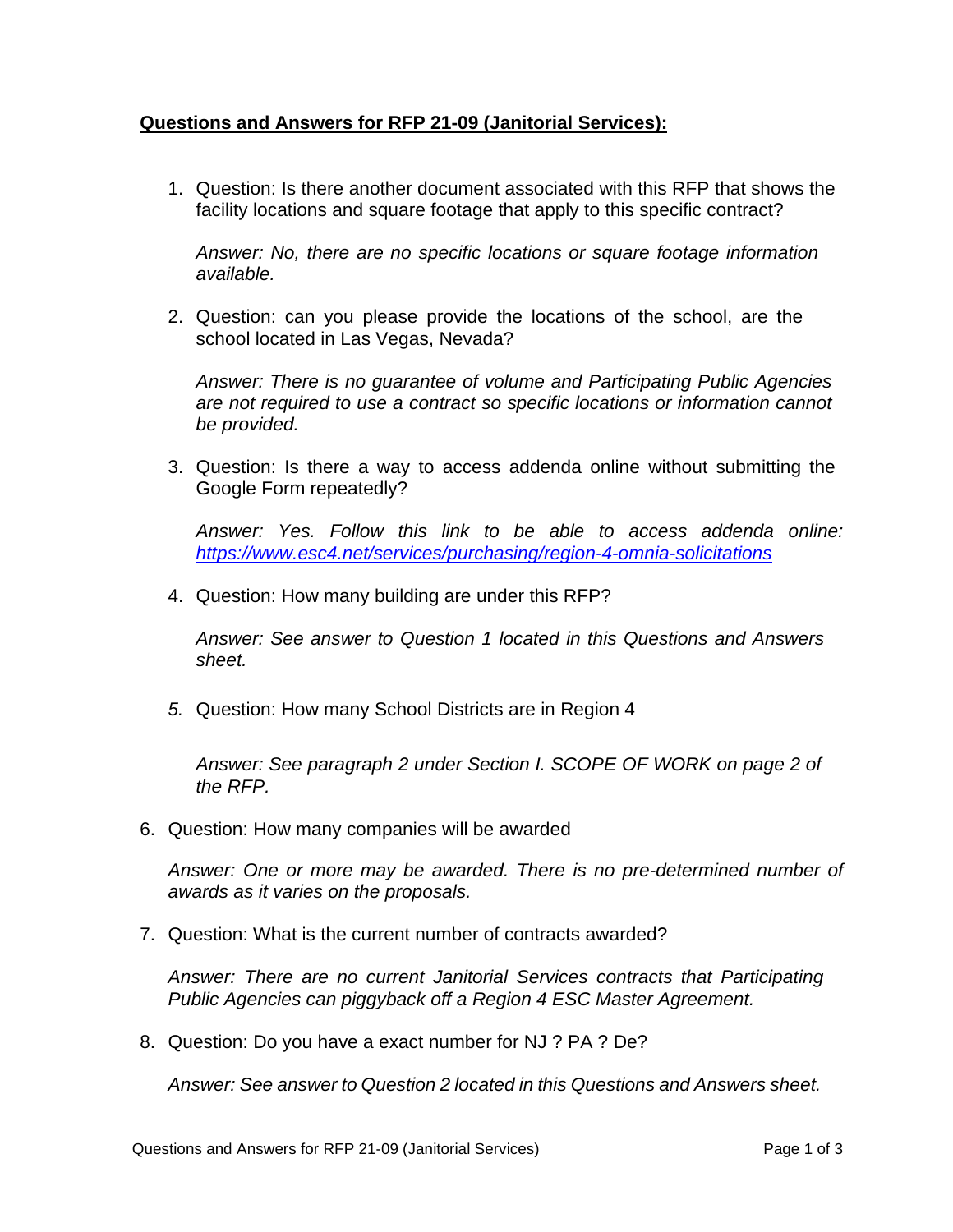9. Question: is there a representative from Omnia Partners on the selection committee?

*Answer: The lead agency evaluates the responses, negotiates the final terms, and ultimately awards the Master Agreement(s).*

10. Question: Is there a cost associated between the contractor and Omni for the support?

*Answer: There is a proposed administrative fee of 3% that is paid to OMNIA Partners by the awarded Supplier(s). See page 39, Exhibit A, the Response to a National Cooperative Contract, of Appendix D for more details. The administrative fee is also referred to in Exhibit B, the Administration Agreement, of Appendix D. As a reminder for the Administration Agreement, exceptions are to be submitted with the Supplier's response.* 

11.Question: Is ESC exclusively purchasing from GPO's and will the awardee be required to be an Omnia Partners provider?

*Answer: Region 4 ESC does not exclusively purchase from GPOs. As part of an Offerors response, Offeror's need to indicate their Performance Capability which includes their national or regional presence so if an offeror chooses not to participate they will be evaluated accordingly.* 

12.Question: Are there benefits for certified Diverse, Veteran or Women owned companies?

*Answer: Some Participating Public Agencies utilizing contracts may have Historically Underutilized Business requirements or goals so while not required as part of an Offeror's submission, some Participating Public Agencies may or may not choose to utilize an Awarded Offeror based on their individual requirements or goals.* 

13.Question: On the Omnia Partners side- are we able to set ceiling and floor pricing based on geographic regions or are we required to only have one price offering across the entire US?

*Answer: Yes, pricing is not to exceed so ceiling prices may be set based on geographic regions.*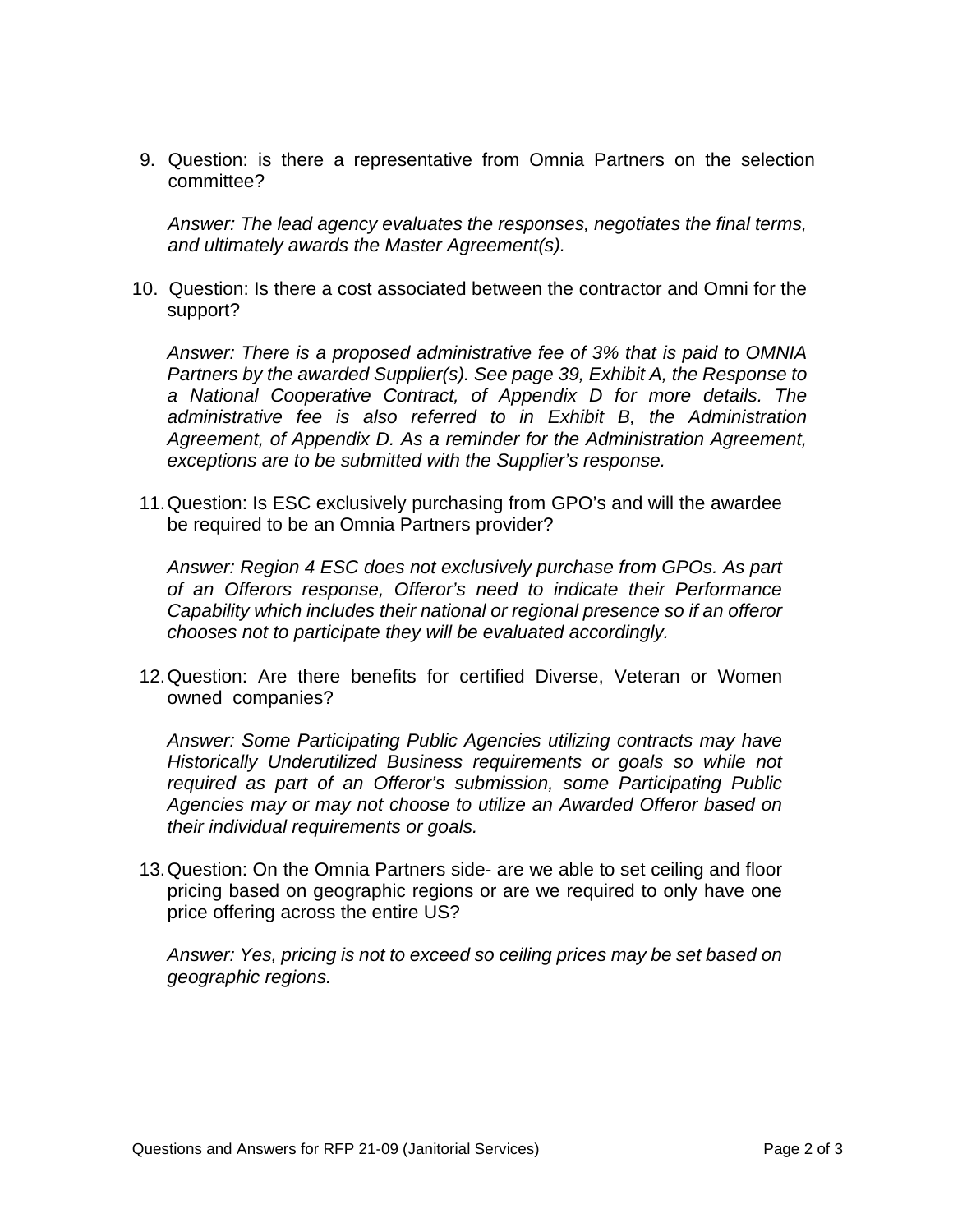14.Question: Is extra consideration given to RFP applicants that currently provide services to ESC i.e. If Sodexo is providing food service they will receive additional consideration points for the Janitorial RFP.

*Answer: It depends on the quality of the overall responses but generally a current Offeror that provides a different product or service to Region 4 ESC will not get an advantage over another Offeror. An Offeror's Qualification and Experience will be considered as outlined in the RFP in addition to an Offeror's response to other evaluation criteria (such as products/pricing, value add, and performance capability as indicated in Section IV. Evaluation Process and Criteria).* 

15.Question: Are Terms and Conditions of the Agreement negotiable? a. Mainly- Indemnity, Termination for Convenience, API and payment terms.

*Answer: Offeror's should submit any exceptions for both the Master Agreement and the Administration Agreement as depending on the suggested wording, items may or may not be negotiable. It is advised that Offeror's limit exceptions to critical items to help prevent delays in negotiations or awards.*